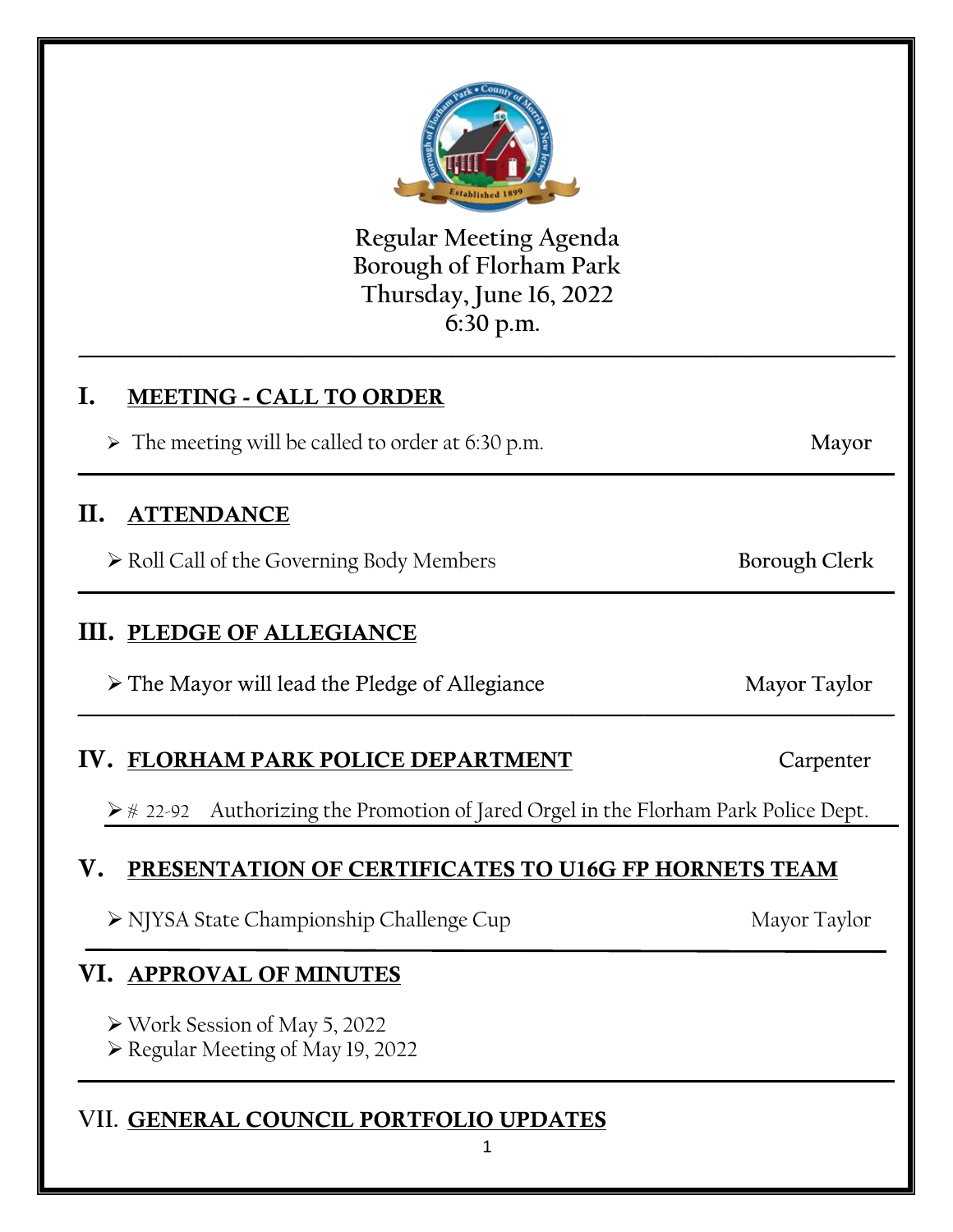- Council President Scott Carpenter
- Councilman Charles Germershausen
- Councilman Charles Malone
- Councilman William Zuckerman
- Councilwoman Kristen Santoro
- Councilman Joshua Marchal

## **VIII. CONSENT AGENDA – RESOLUTION FOR APPROVAL Carpenter**

| $\triangleright$ # 22-88    |                                                                                     |
|-----------------------------|-------------------------------------------------------------------------------------|
|                             | Authorizing Approval of 2022 ABC Licenses                                           |
| $\triangleright$ # 22-89    | Endorsing and Supporting the Preliminary Preferred Alternative for Improvements     |
|                             | to the State/Rt. 24/Columbia Tpke Park Avenue Interchange                           |
| $\triangleright$ # 22-90    | Authorizing the Provision of a Loan for Affordable Housing Unit 204, 4 Vanderbilt   |
|                             | Road, Florham Park, NJ for Quiara Watson-Harris                                     |
|                             |                                                                                     |
| $\triangleright \# 22 - 91$ | Authorizing the Display of Fireworks at Emmett Field for National Night Out         |
|                             | on August 2, 2022                                                                   |
| $\triangleright \# 22 - 93$ | Authorizing the Provision of a Loan for Affordable Housing Unit 104, 4 Vanderbilt   |
|                             | Road, Florham Park, NJ for Joan D. Anderson                                         |
| $\triangleright$ # 22-94    | Authorizing a Chapter 159 for \$1500 Award from the Association of NJDEC's ANJEC    |
| $\triangleright$ # 22-95    | Authorizing Payment From the Borough's Affordable Housing Trust Fund to Bergen      |
|                             | County's United Way                                                                 |
| $\triangleright$ #22-96     |                                                                                     |
|                             | Authorizing the Employment Contract of Police Chief Joseph Orlando                  |
| $\triangleright$ #22-97     | Authorizing a Ch. 159 for Clean Communities Fund                                    |
| $\triangleright$ #22-98     | Authorizing Employment of a Part-Time Plumbing Inspector                            |
| $\triangleright$ #22-99     | Authorizing 2022 Salaries for FP Municipal Pool Employees                           |
| $\triangleright$ #22-100    | Authorizing a Change Order for Improvements at Columbia & Hanover Road              |
| $\triangleright$ #22-101    |                                                                                     |
|                             | Authorizing the Promotion of Christopher Lynch, Jr, as Collection System Supervisor |
| $\triangleright$ #22-102    | Authorizing 2022 Salaries for FP Day Camp Employees                                 |
| $\triangleright$ # 22-103   | Authorizing Danielle Lewis as Acting Deputy Clerk                                   |
|                             |                                                                                     |

**\_\_\_\_\_\_\_\_\_\_\_\_\_\_\_\_\_\_\_\_\_\_\_\_\_\_\_\_\_\_\_\_\_\_\_\_\_\_\_\_\_\_\_\_\_\_\_\_\_\_\_\_\_\_\_\_\_\_\_\_\_\_\_\_\_\_\_\_\_\_\_\_\_\_\_\_\_\_\_\_\_\_\_\_\_\_\_\_\_\_\_\_\_\_\_\_\_\_\_\_\_\_\_\_\_\_\_**

## **IX. PAYMENT OF VOUCHERS**

Mayor Taylor will ask for a motion to approve the current bills **Malone**

**\_\_\_\_\_\_\_\_\_\_\_\_\_\_\_\_\_\_\_\_\_\_\_\_\_\_\_\_\_\_\_\_\_\_\_\_\_\_\_\_\_\_\_\_\_\_\_\_\_\_\_\_\_\_\_\_\_\_\_\_\_\_\_\_\_\_\_\_\_\_\_\_\_\_\_\_\_\_\_\_\_\_\_\_\_\_\_\_\_\_\_\_\_\_\_\_\_\_\_\_\_\_\_\_\_\_\_\_**

**\_\_\_\_\_\_\_\_\_\_\_\_\_\_\_\_\_\_\_\_\_\_\_\_\_\_\_\_\_\_\_\_\_\_\_\_\_\_\_\_\_\_\_\_\_\_\_\_\_\_\_\_\_\_\_\_\_\_\_\_\_\_\_\_\_\_\_\_\_\_\_\_\_\_\_\_\_\_\_\_\_\_\_\_\_\_\_\_\_\_\_\_\_\_\_\_\_\_\_\_\_\_\_\_\_\_**

## **X. PRIVILEGE OF THE FLOOR:**

The meeting will be opened for Public comment **Mayor Taylor**

## **XI. ADJOURNMENT**

**\_\_\_\_\_\_\_\_\_\_\_\_\_\_\_\_\_\_\_\_\_\_\_\_\_\_\_\_\_\_\_\_\_\_\_\_\_\_\_\_\_\_\_\_\_\_\_\_\_\_\_\_\_\_\_\_\_\_\_\_\_\_\_\_\_\_\_\_\_\_\_\_\_\_\_\_\_\_\_\_\_\_\_\_\_\_\_\_\_\_\_\_\_\_\_\_\_\_\_\_\_\_\_\_\_\_\_\_**